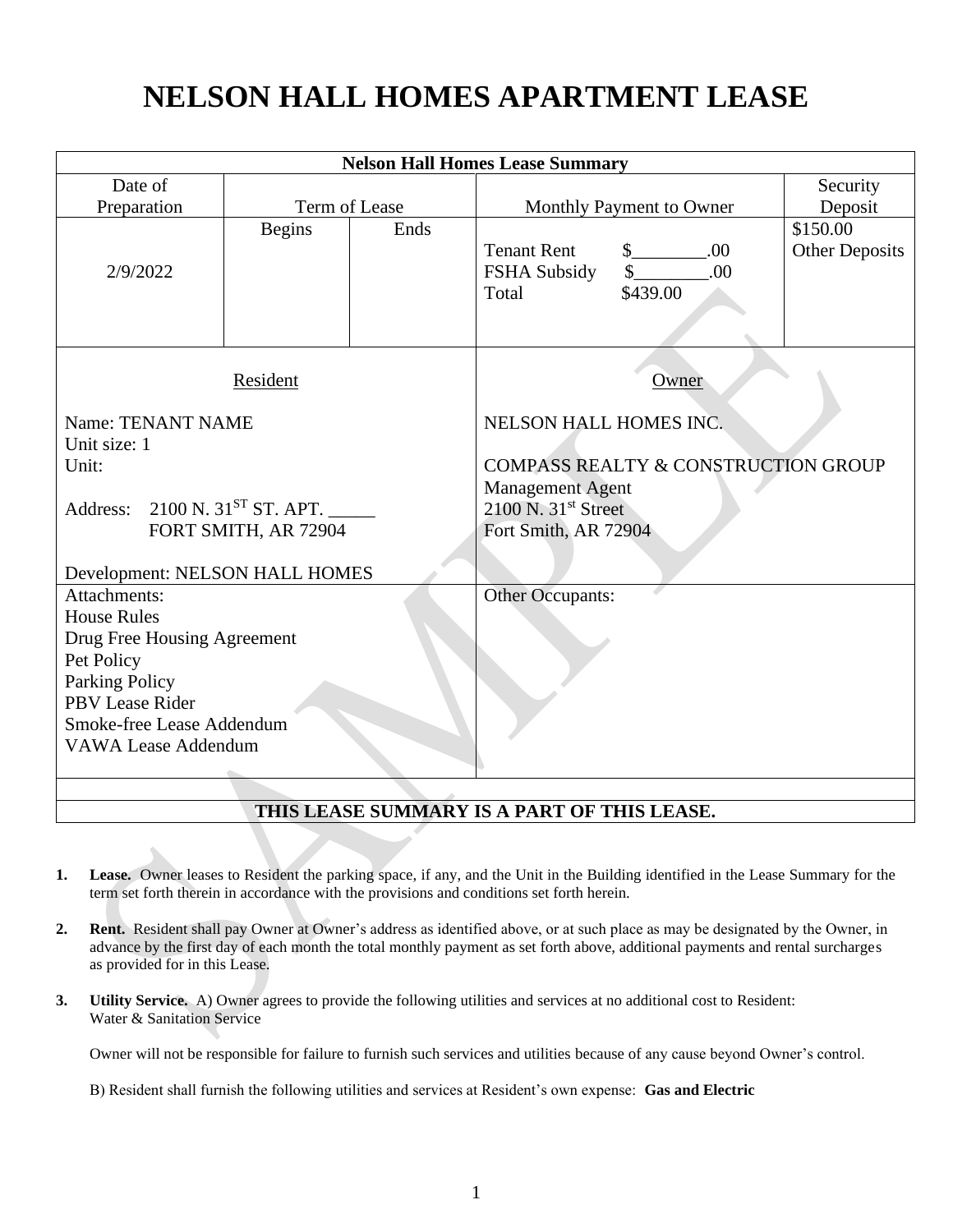**4. Security Deposit.** Resident has deposited with Owner a security deposit in the amount shown in the Lease Summary to secure performance of every agreement and covenant of Resident in this Lease. Owner may apply the deposit toward reimbursement for any costs incurred by Owner due to Resident's violation of this Lease, excluding nonpayment of rent. The Owner may only apply the deposit toward nonpayment of rent after the Resident vacates the unit. In the event the deposit is applied for such reimbursement; Resident shall provide Owner with such additional amount as is required to replace the amount applied within 10 days after notice by Owner. However, resident's liability for breaches of this Lease is not limited to the amount of Resident's security deposit.

Resident is obligated to pay rent for the term of the Lease and the security deposit is not to be used as the final month's rent. Resident's failure to pay rent, even if a security deposit will satisfy all amounts due, constitutes a default by Resident.

Owner shall inspect the Unit after Resident has permanently vacated the Unit. The Owner shall permit the Resident to be present during the inspection if the Resident so requests in writing prior to the time Resident permanently vacates the Unit. Owner shall mail or transmit to Resident a written, itemized statement of needed repairs, including the costs and repairs already made by Owner, except for those arising from ordinary wear and tear for which Resident is not responsible. Within sixty (60) days after Resident vacates the Unit, Owner shall return to Resident his/her security deposit as is required by law, less any deductions Owner is entitled to make. However, deductions for repairs shall be made only for those needed repairs mentioned in this paragraph for which there is a receipt or other written evidence of the costs. Photocopies of the receipts or other written evidence of the costs shall be sent to Resident as provided by law.

It is the responsibility of Resident to immediately advise Owner in writing of Resident's new mailing address. In the event, more than one Resident executes the Lease, the Owner may forward the amount of the refunded security deposit to the forwarding address submitted. There will be one check issued made payable to all leaseholders and it shall be the responsibility of the leaseholders to apportion the refunded security deposit.

- **5. Fixtures.** All cabinets, window fixtures, plumbing fixtures, electrical fixtures and appliances in the Unit on the date the Lease is executed by Owner are part of the Unit and leased at no extra charge to Resident. Owner agrees to provide the additional fixtures and services specified in the Lease Summary at the monthly cost to Resident shown in the Lease Summary.
- **6. Storage.** If storage containers are available at the Development Property, Resident shall cause them to be closed, secured and appropriately identified by tagging or other means and at the sole risk of Resident. Resident recognizes that Owner may require, in accordance with its rules and regulations, storage containers or sufficient identification for handling for all articles placed in storerooms. If any representative of Owner shall, at the request of Resident or members of Resident's household, move, handle or store any of Resident's articles in said storerooms or remove any of same, then in such case, such representative shall be deemed the agent of Resident. Consequently, the Owner shall not be liable for any loss, damage or expense that may be suffered or sustained in connection therewith. Resident shall not store flammable materials, liquids or any other items that would create a danger to other people, to the Building or be in violation of the applicable municipal code(s).
- **7. Lease Application.** The application for this Lease and all representations contained therein are made a part of this Lease and Resident warrants that the information given by Resident in the application is true. Any material misrepresentations made by Resident in the application shall constitute a material non-compliance with the terms of the Lease and shall be a basis for the Owner to terminate this Lease and repossess the unit as provided by law, after Owner gives Resident ten (10) days written notice of said material noncompliance.
- **8. Family Certification and Rental Surcharges.** Resident agrees that income, family composition and other eligibility requirements shall be deemed substantial and material in determining the obligations of Resident's tenancy with respect to the amount of rent due under the Lease and Resident's right of initial occupancy.

Resident agrees that a re-certification of income, family composition and other eligibility requirements shall be made to Owner at least once every year from the date of this Lease or less frequently upon written approval of Owner; provided, however, that Resident shall be re-certified at any time at Resident's request. Resident agrees that Owner may divulge the information received to the US Department of Housing and Urban Development ("HUD"). Resident acknowledges that Owner and HUD have the right to seek verification of all representations made by Resident during re-certification.

If Resident fails to provide the required re-certification information and documentation to Owner on or before the date specified by Owner, such failure shall constitute a material breach of the Lease, then Owner may impose penalties, including terminating the Lease. Upon completion of re-certification, Resident shall pay Owner the difference (retroactively) between his/her rent before re-certification and the adjusted rent following re-certification. Owner agrees to meet with Resident, if Resident so requests, to discuss any changes resulting from the re-certification process.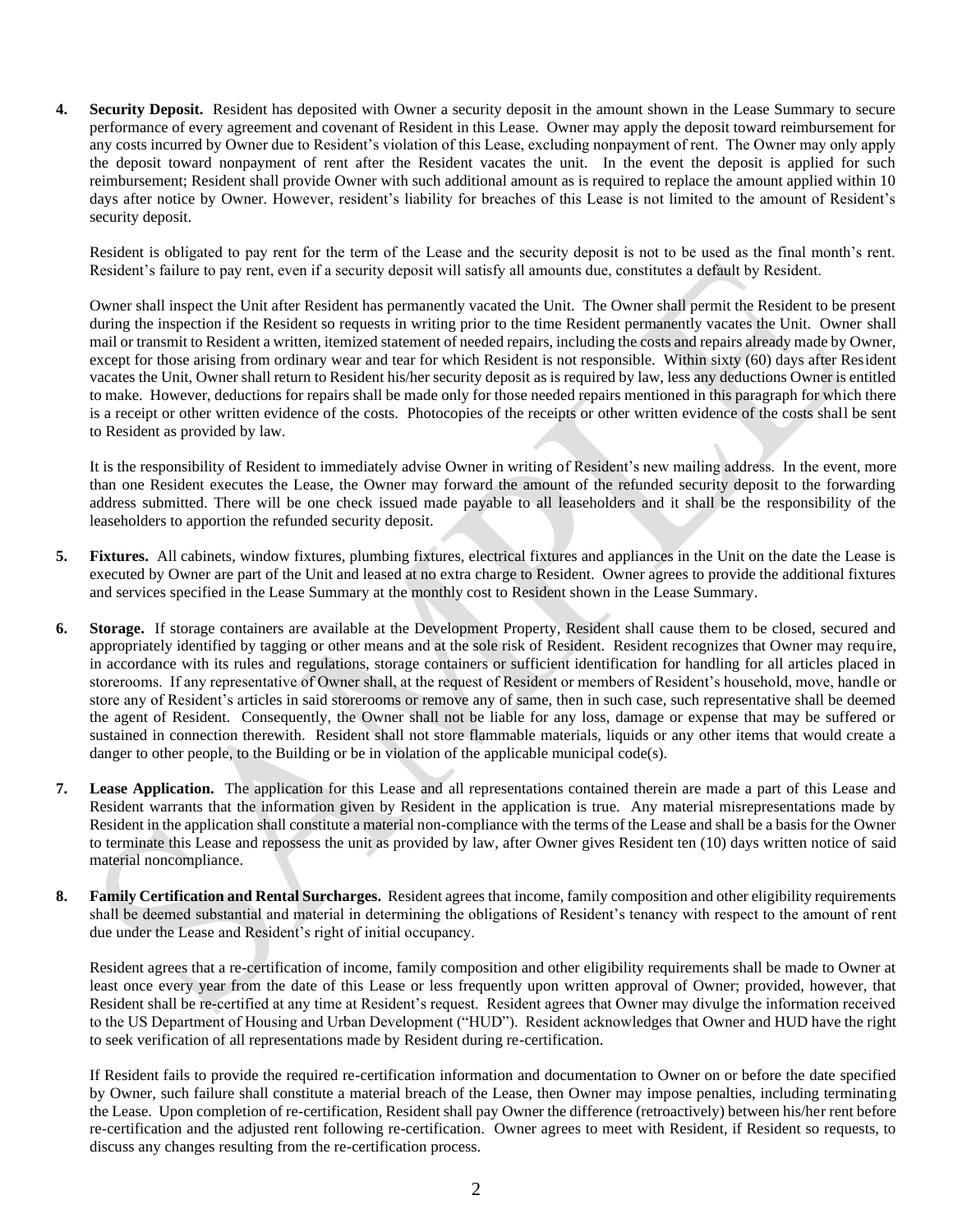**9. Rent Adjustment.** The total monthly payment including utility charges and allowances required to be made under paragraph 2 of this Lease may be changed during the term of this Lease and Resident agrees to pay any additional amounts required.

Owner shall give Resident thirty (30) days written notice before any increase in Resident's monthly payment becomes effective. The notice form Owner to Resident shall state the amount of the increase, the new monthly amount Resident is to pay, the effective date of the increase, the reasons for the increase and that Resident may request to meet with Owner to discuss the increase. Owner agrees to meet to discuss the increase with Resident if Resident so requests. Resident may, by giving Owner thirty (30) days written notice, terminate the Lease prior to the effective date of the increase.

**10. Use of Apartment – Subletting.** Resident shall personally use and occupy the Unit solely as a private dwelling for himself/herself and those individuals whose names are set forth in the Lease Summary. Unless with the prior written approval of Owner, Resident shall not sublet or rent the Unit or any part thereof unless Owner is required to permit Resident to sublet by law. Resident shall not permit the Unit or any part thereof to be used by any additional occupant, and shall not transfer or assign this Lease. Failure to comply with these limitations within ten (10) days after written notice by Owner shall be a material noncompliance with the terms of this Lease and shall constitute grounds for Owner at their option to terminate the Lease and repossess the Unit as provided by law.

A *guest* is defined as a person temporarily staying in the unit with the consent of a tenant or other family member of the household who has express or implied authority to so consent on behalf of the tenant. A guest can remain in the unit no longer than 14 consecutive days or a total of 30 cumulative calendar days during any 12-month period. Former residents who have been evicted are not permitted as overnight guests. Guests who represent Nelson Hall Home's unit address as their residence address or address of record for receipt of benefits or any other purpose will be considered unauthorized occupants. In addition, guests who remain in the unit beyond the allowable time limit will be unauthorized occupants, and their presence constitutes violation of the lease.

- **11. Alterations, Additions, Fixtures.** Resident shall not make alterations, additions or improvements, or install in the Unit or on any part of the Development Property major appliances or devices of any kind, or interior decorations including but not limited to wallpaper, contact paper or any materials, without, in each case, the prior written consent of the Owner. All alterations and additions, except fixtures installed by Resident, shall remain as part of the Unit unless Owner elects that Resident shall restore the Unit to its original condition, in which case, Resident shall restore the Unit in its original condition, ordinary wear and tear accepted.
- **12. Condition of Unit.** Resident acknowledges that except for work Owner has agreed in writing to perform, the Unit meets with Resident's approval and that Resident is satisfied with the present physical condition of the Unit. Resident agrees to take good care of the Unit, including fixtures, and keep it in a clean and sanitary condition complying with all law, and health and safety requirements. Resident agrees not to waste utilities and services furnished by Owner; not to use utilities, services or equipment for any improper or unauthorized purpose; and not to place signs or fences in or about the Unit or Development Property without the prior written consent of Owner. If such consent is obtained, Resident agrees, upon termination of the Lease, at the option of Owner, to remove such signs or fences without damage to the Unit or Development Property.
- **13. Damage to Unit or Development Property.** Resident shall not cause any waste or damage to the Unit, Building or other property of the Development. In the event Resident, a family member of Resident or any other person(s) under the control of Resident, or person permitted to be on the Development Property by Resident causes any damage, Owner may apply Resident's security deposit towards Owner's costs to repair the damage. Upon written notice from Owner, Resident shall immediately remit to Owner an amount equal to the repair expenses. The notice from Owner shall be in writing and shall itemize the needed repairs and/or repairs made and the costs. Owner shall then credit the amount received towards Resident's security deposit up to the amount previously deducted from Resident's security deposit with the excess being retained by Owner. The failure of Resident to pay Owner within ten (10) days after notice from Owner shall be a material noncompliance with the terms of the Lease and shall constitute a basis for the termination of this Lease.
- **14. Prohibited Illegal Activities.** Resident shall not engage in any illegal conduct including, but not limited to, drug related criminal activities, unlawful possession or use of a weapon, and threats or acts of violence, while on or near the Development Property. Furthermore, Resident shall not suffer or permit any member of Resident's family, any person occupying Resident's Unit, any guest of Resident or any other person associated with Resident from engaging in illegal conduct while on or near the Development Property. Nor shall Resident suffer or permit the Unit to be used for, or to facilitate criminal activity, nor permit, suffer or allow the Unit to contain illegal drugs, weapons or stolen property. Resident shall be responsible for the conduct of all persons residing with, or visiting Resident. The failure of Resident to comply with the terms of this paragraph is a material noncompliance with the terms of this Lease and shall constitute a basis to terminate this Lease. Proof of a violation of Lease under this paragraph shall not require a criminal conviction but shall be established by a preponderance of the evidence.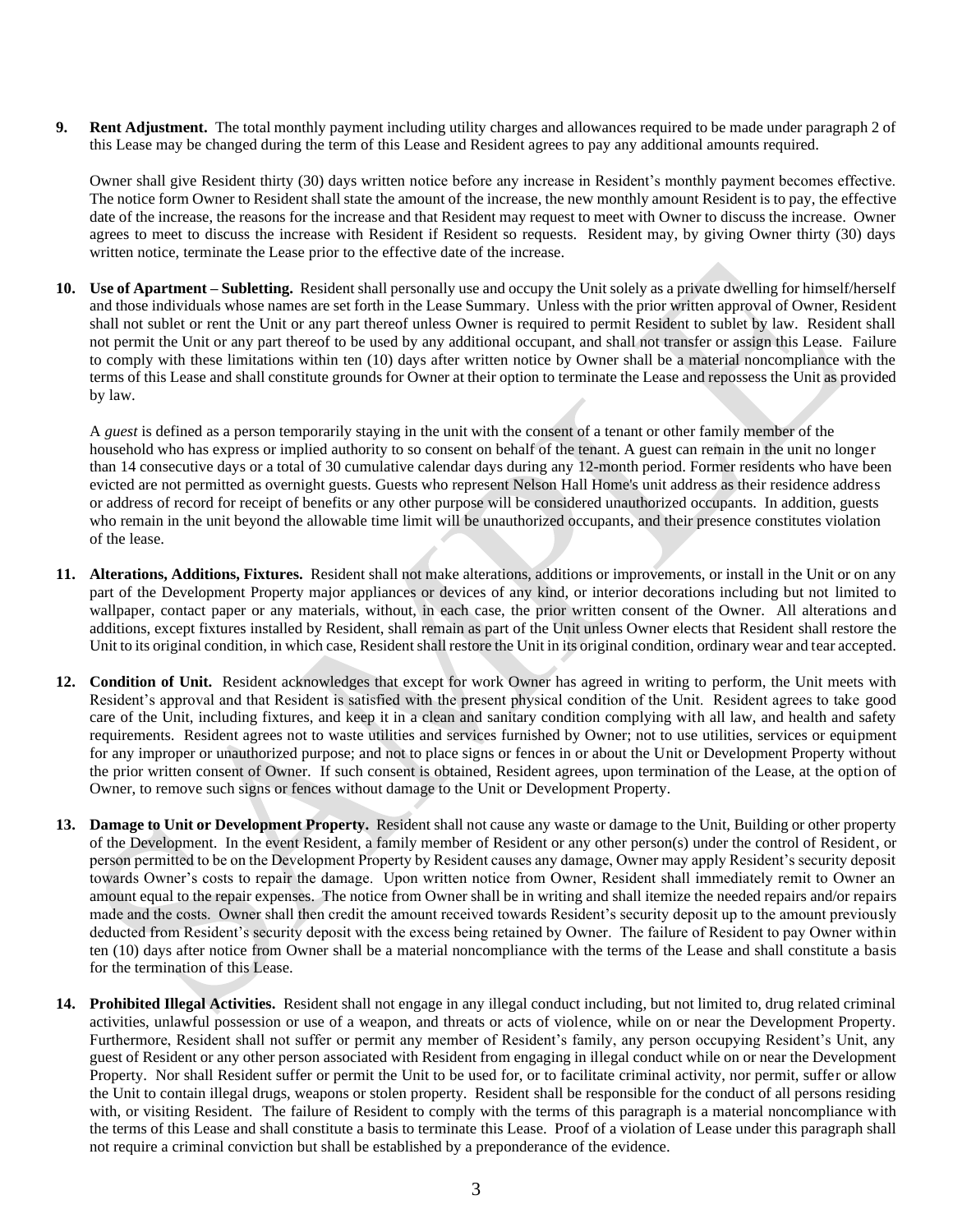#### **15. Additional Resident Obligations. Resident shall:**

- (a) Maintain the Unit in the same condition as when initially occupied except for ordinary wear and tear, and maintain the Unit in a decent, safe and sanitary condition. Provide access to Owner for required Annual Comprehensive Decent, Safe and Sanitary Inspections to be conducted, and for reasonable maintenance and extermination.
- (b) Refrain from acts or practices which disturb neighbors including, but not limited to, playing loud music and having loud parties; or cause any waste or damage to the Unit or Development Property.
- (c) Notify Owner of any condition in the Unit or building that Resident believes to be dangerous to the health or safety of Resident or other Residents.
- (d) Not use or store in the Unit or Building or on the Development Property any flammable or explosive substances.
- (e) Place garbage and refuse inside containers provided by Owner and not litter the Development Property.
- (f) Properly use and operate all appliances, electrical, gas and plumbing fixtures.
- (g) Not place in the Unit or on the Development Property any furniture, plants, animals or any other things that harbor insects, rodents or other pests.
- (h) Not bring into the Unit or onto the Development Property materials that cause a fire hazard or safety hazard and do not comply with the requirements of Owner's fire insurance carrier. Resident shall not undertake, or permit his/her family or guests to undertake, any hazardous act(s) or anything that will increase the Owner's insurance premiums on the Development Property.
- (i) Use all facilities in the Development for their intended purposes including but not limited to, using parking facilities only for parking of vehicles and not for their repair or maintenance or storage.
- (j) Provide for the proper supervision of Resident's guests.
- (k) Notify Owner of any mechanical systems, appliances, fixtures, doors, windows or security devices that are broken or not in good working order.
- **16. Additional Owner Obligations.** Owner shall be responsible for the following duties in addition to those set forth elsewhere, without additional cost to Resident.
	- (a) Maintaining an exterminating service for the Unit and the Unit's Building that shall include the control of vermin and the elimination of rodents from Units and common areas.
	- (b) Installing and maintaining functioning locks on all doors leading from the Unit to the outside or to common areas in the Building and leading from common areas to the outside.
	- (c) Maintain the Unit and Development Property in a decent, safe and sanitary condition in accordance with the standards established by HUD and the applicable local codes. Conduct comprehensive Decent, Safe, and Sanitary Inspections annually.
	- (d) Installing and maintaining adequate illumination in the common areas of the Development Property.
	- (e) Arrange for collection and removal of trash and garbage.
	- (f) Maintain all equipment and appliances in good working order.
	- (g) Make necessary repairs with reasonable promptness.
- **17. Resident's Possessions.** Owner is not an insurer of Resident's person or possessions. Resident agrees that all the Resident's property in the Unit or elsewhere on the Development Property shall be at the risk of Resident, and that Resident may carry such insurance, as Resident deems necessary. Resident further agrees that except for instances of negligence or intentional acts or omissions of Owner, its agents and employees, the Owner, or its agents and employees shall not be liable for any damage to the person or property of Resident or any other person occupying or visiting the Unit or Development.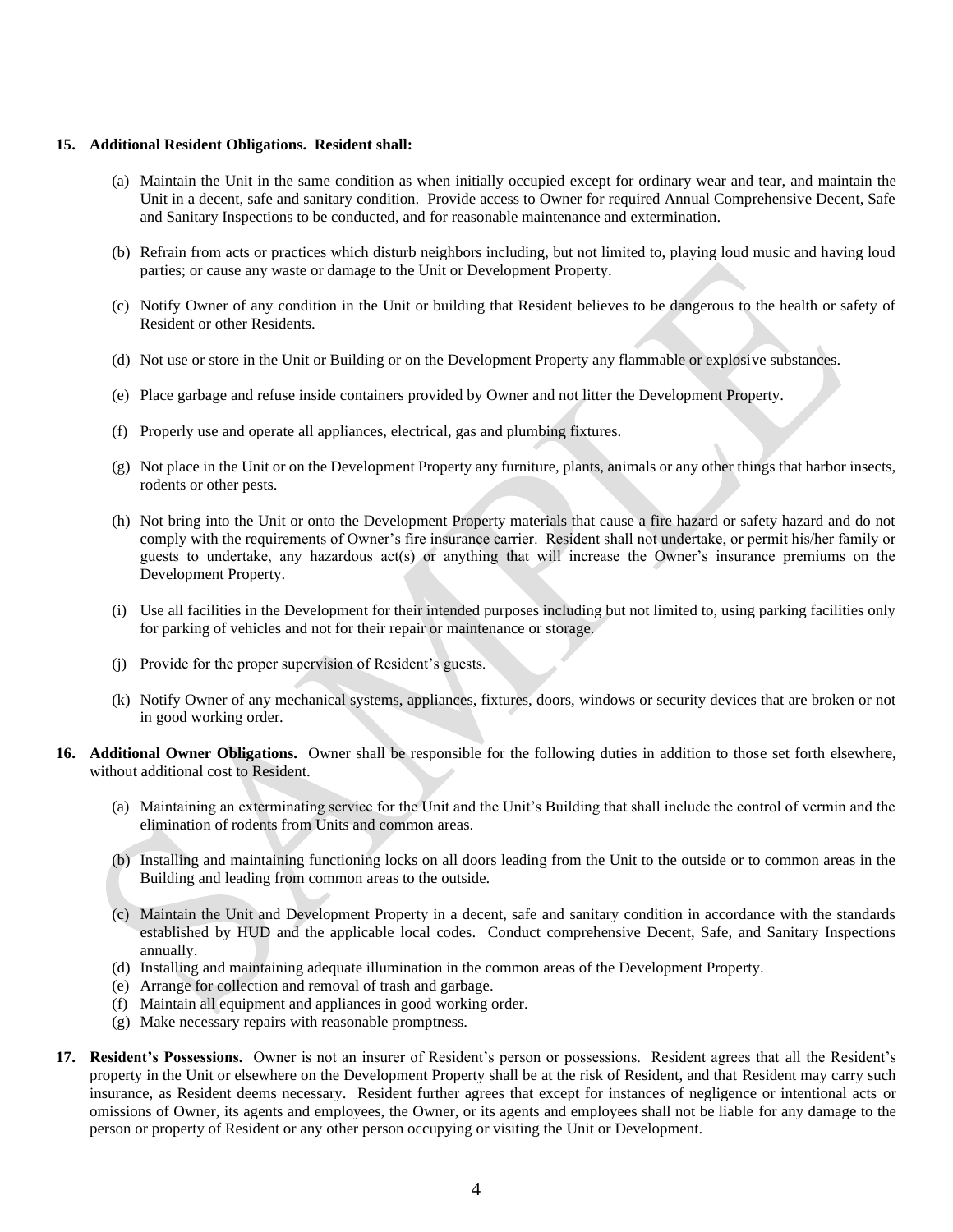- **18. Keys and Locks.** The Resident agrees not to install additional or different locks or gates on any doors or windows of the Unit without the written permission of the Owner. If the Owner approves the Resident's request to install such locks the Resident agrees to provide the Owner with a key for each lock. When this Lease ends, the Resident agrees to return all keys to the Unit to the Owner. The Owner may charge the Resident \$3.00 for each key not returned.
- **19. Rules and Regulations.** The rules and regulations given by Owner to Resident on or before the date of preparation of the Lease as stated in the Lease Summary shall be a part of this Lease. Resident covenants and agrees to keep and observe the rules and regulations and any future rules and regulations, as may reasonably be required by Owner for the necessary, proper and orderly care of the Unit, Building and Development Property. Owner shall publish and send to each Resident, at least thirty (30) days before said rules and regulations are effective, a copy of such future rules and regulations. Owner shall enforce all rules and regulations given to Resident against all Residents in the Building and on the Development Property.
- **20. Access by Owner.** Owner shall retain duplicate keys to the Unit and Owner or its agents shall have access to the Unit in an emergency. In the absence of an emergency, Owner will enter Resident's unit for inspection or to make necessary repairs or alterations either in the Unit or in the Building after giving Resident twenty-four (24) hours written notice. If Resident has not renewed the Lease or has given Owner notice of his/her intent not to renew the Lease, Owner shall have the right, during the last thirty (30) days of the term of the Lease, to show the Unit to prospective residents during the hours of 9:00 a.m. to 4:00 p.m.
- **21. Subordination.** This Lease is subject to all present or future mortgages or deeds of trust affecting the Unit and Resident hereby appoints Owner as Attorney-in-Fact to execute and deliver all necessary documents to subordinate this Lease to any present or future mortgages or deeds of trust affecting the Unit.
- **22. Condemnation.** In the event the Unit or the Building or any part hereof is taken by condemnation by the United States, the State of Arkansas (the "State") or any other governmental agency or authority, this Lease shall be terminated at the option of Owner thirty (30) days after written notice to Resident and Resident hereby specifically waives any right to any portion of the award received as damages, except such portion, if any, as relates to relocation of Resident.
- **23. Fire and Casualty.** If the Unit becomes uninhabitable because of fire, explosion or other casualty, Resident or Owner may at her/his option terminate this Lease twenty-four (24) hours after written notice to the other party and rent paid with respect to the period after such termination shall be returned to Resident. However, this paragraph shall not relieve Resident of her/his obligation to pay rent under this Lease if an act or omission for which Resident is responsible caused the Unit to become uninhabitable. In the event the Lease is not terminated; rent shall not accrue until the Unit is repaired so that Resident can occupy the Unit.
- **24. Surrender of Unit.** Upon termination of this Lease, Resident shall return the keys and quit and surrender the Unit, in as good order and condition as it was at the beginning of the term, reasonable wear and tear excepted. Resident shall surrender all appliances in clean condition and good working order, reasonable wear and tear accepted. If the Unit is not so surrendered, Resident shall make good to Owner all damage which Owner suffers by reason thereof, and shall indemnify Owner against all claims made by any succeeding resident against Owner founded upon delay by Owner in delivering possession of the Unit to such succeeding resident, so far as such delay is occasioned by failure of Resident to surrender the Unit and appliances in timely manner or proper condition.
- **25. Holdover Residents.** If Resident fails to surrender possession of the Unit upon termination of this Lease, Resident shall be deemed a "holdover" and for each day Resident continues to occupy the Unit after termination Resident shall pay as damages a sum equal to twice the Total Monthly Payment to Owner divided by thirty (30). The acceptance of the damages pursuant to this paragraph shall not constitute rent nor shall it be a waiver by Owner of any damages under this Lease or of any right of re-entry.
- **26. Abandonment.** If Resident shall abandon the Unit, voluntarily or involuntarily prior to termination, the same may be re-entered by Owner, re-let for such rent and upon such terms, as Owner may deem reasonable. The Resident shall be and remain liable for any deficiency in rent, any expenses incident to such re-letting, as well as any damages the Owner may have sustained by virtue of Resident's use and occupancy of the Unit. For the purpose of this paragraph, a Unit is abandoned when rent has not been paid for at least thirty (30) days after time due and there are not or has not been any visible signs of Resident's occupancy during this period.
- **27. Unit Transfers.** A transfer request may not be considered until 60 days prior to the expiration of the Dwelling Lease. A Resident without a disability that is housed in an accessible or adaptable unit must transfer to a unit without such features should an applicant with disabilities need the unit. The transfer will be made at the Landlord's expense. If a Resident makes a written request for special unit features in support of a documented disability, the Landlord shall modify the Resident's existing unit. If the cost and extent of the modifications needed are tantamount to those required for a fully accessible unit, the Landlord may transfer the Resident to another unit with the features requested by the Resident at the Landlord's expense. All other request for unit transfers, must made in writing and a \$150.00 transfer fee must be paid prior to the transfer.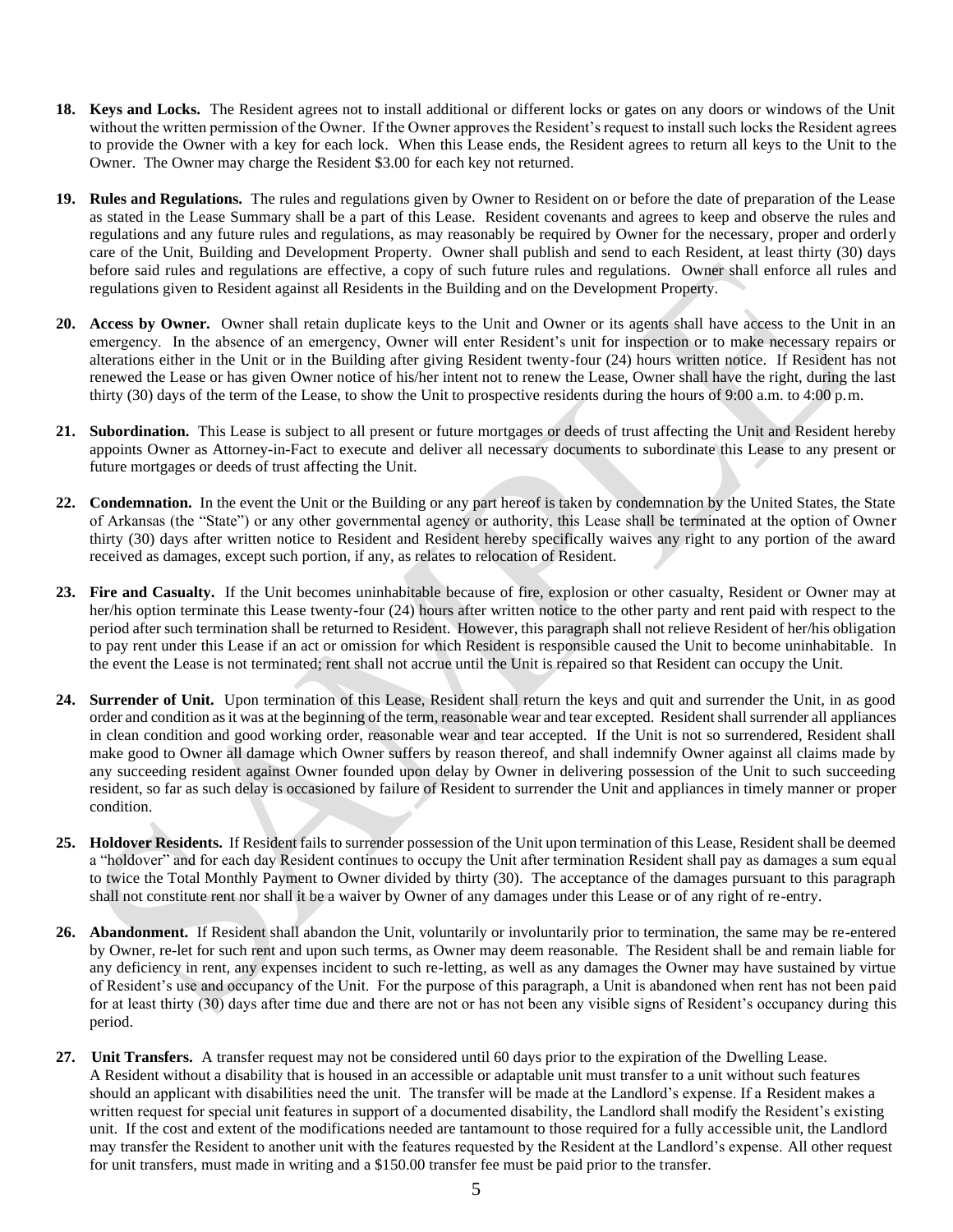- **27. Action by Owner upon Default – Right of Re-Entry.** Except as may be specifically provided herein, should Resident at any time during his/her occupancy of the Unit fail to pay the monthly rent when due, or should Resident violate any of the other terms, provisions or conditions of this Lease, or any rules or regulations now or hereafter adopted by Owner for the Unit, Building, or Development Property, Owner shall have the right and option, after providing notice to Resident as provided by law, to terminate the tenancy and re-enter and take possession of the Unit as provided by law.
- **28. Remedies of Owner upon Termination.** In the event this Lease shall be terminated by Owner pursuant to any provision of this Lease other than lapse of time, provided proper notice is given, or as a result of condemnation:
	- (a) Resident shall pay Owner any rent then due, together with all expenses incurred in the removal of the property and effects of Resident or other occupants from the Unit.
	- (b) Owner may re-let the Unit for such rent and upon such terms as Owner may deem reasonable. Resident shall remain liable for any deficiency in rent and Resident shall be liable for all reasonable expenses incurred by Owner in re-letting the Unit.
	- (c) Owner shall in no event be liable to Resident for failure to re-let the Unit or, if the Unit is re-let, for failure to collect the rent due under such re-letting. Any such failure to collect the rent due under such re-letting shall not release or affect Resident's liability. Owner agrees to make all reasonable efforts to re-let the Unit and collect the rent due under such reletting.
	- (d) Owner's rights and remedies under this Lease are cumulative. The use of one or more thereof shall not exclude or waive any other right or remedy under this Lease, at law or in equity.
- **29. Opportunity to Cure.** Anything to the contrary herein notwithstanding, if Owner terminates this Lease, Resident shall not be liable for rent for the period after Resident has vacated the premises unless Resident has been given a written notice permitting Resident to cure the default within ten (10) days (except five (5) days for non-payment of rent) after notice is sent to Resident. The notice shall specify the facts concerning the default or breach and shall advise the Resident to respond to Owner if Resident disputes the facts contained in the notice. This paragraph shall not apply if Owner is unable to give written notice to Resident because of Resident's vacating the Unit.
- **30. No General Waiver, No Election of Remedies.** No waiver of any breach of the covenants, provisions or conditions contained in this Lease shall be construed as a waiver of the covenant itself or of any subsequent breach thereof; and if any breach shall occur and afterwards be compromised, settled or adjusted, this Lease shall continue in full force and effect as if no breach had occurred.
- **31. Lease Binding on Heirs, Successors.** To the extent permitted by law, the Lease shall be binding upon, and inure to Owner's and Resident's respective successors, heirs, executors, administrators and, to the extent provided herein, assigns, and the other occupants listed in the Lease Summary.
- **32. Plurals.** The words "Owner" and "Resident" herein shall be construed to mean "Owners" and "Residents" in case more than one person constitutes either party to this lease.
- **33. Notices.** All notices shall be either delivered in person to a person over the age of twelve (12) years old or mailed through the United States Postal Service postage prepaid. Notices to Owner shall be signed by Resident and addressed to Owner at the address for Owner shown in the Lease Summary. Notices to Resident shall be signed by Owner and addressed to Resident at the Unit or a more current address. Notices mailed are deemed received two (2) days after deposit in a United States Postal Service mailbox. Each notice shall fully set forth the effect(s) of such notice under this Lease, the event(s) that gave rise to the issuance of such notice and the provision(s) of this Lease to which notice relates.
- **34. Partial Invalidity.** The invalidity of any clause, part or provision of this Lease shall not affect the validity of the remaining portions thereof.
- **35. Compliance with Federal, State, and Local Law.** This Lease shall be governed by the laws of the State and shall be construed in conformity and compliance with all laws, ordinances, rules, regulations and codes of the federal government, the State, and the municipality having jurisdiction over the Development.
- **36. Discrimination.** Owner shall not discriminate against Resident in the provision of services, or in any other manner, on the grounds of race, color, creed, religion, sex, age, national origin, handicap, marital, familial status, and military discharge as per State law.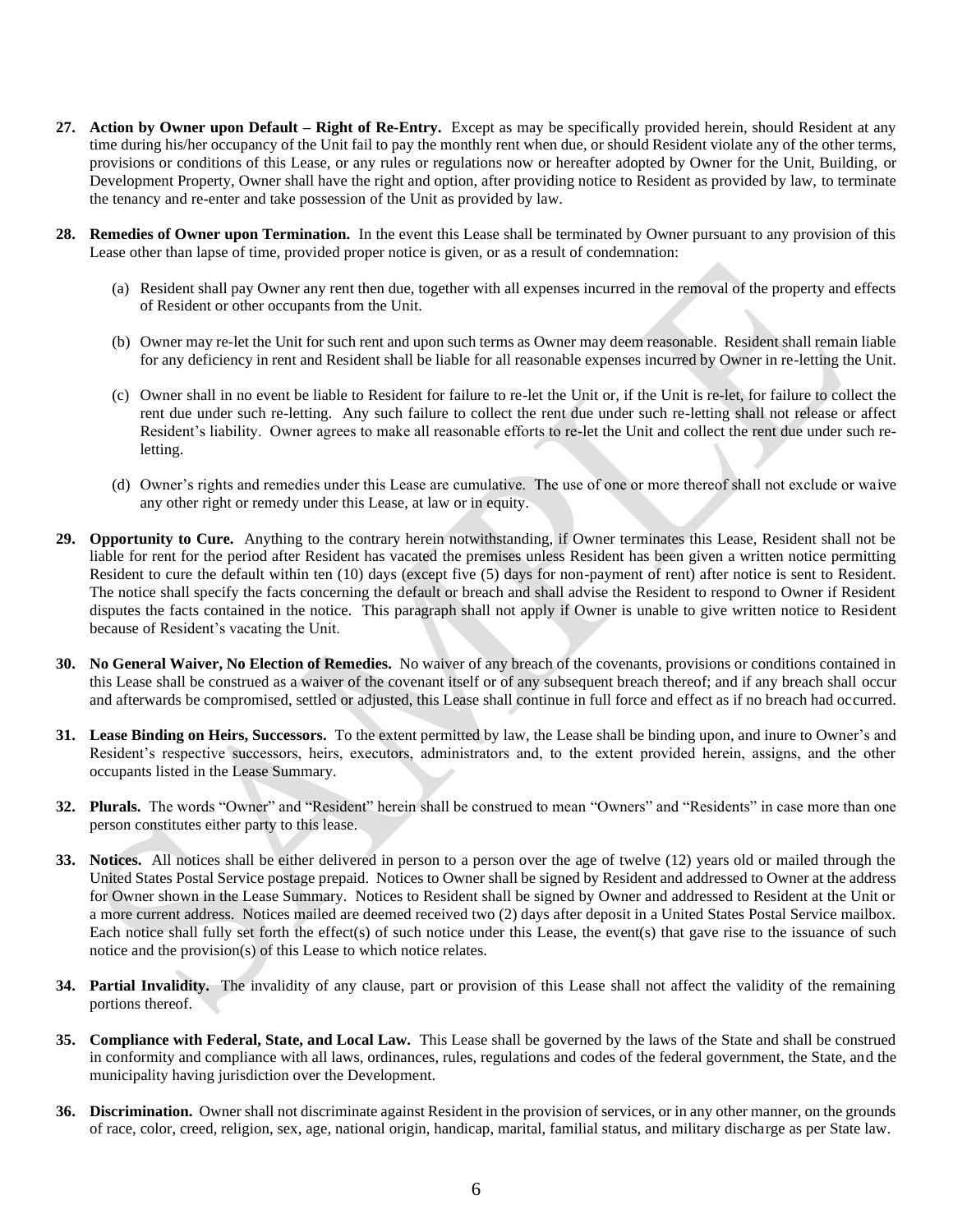**37. Pets.** Resident is not allowed to keep a pet in the Unit or on the Development Property unless the rules or regulations of the Owner permit pets, or if Resident is permitted to keep a pet in the Unit pursuant to applicable laws. In the event Resident is permitted to keep a pet, and does so elect, Resident shall immediately notify Owner in writing as to the type of pet being kept by Resident. The Resident shall not allow the pet to injure or disturb other persons in the Building or on the Development Property, and Resident shall take all steps reasonably necessary to prevent the pet from causing any damage to the Unit or other Development Property.

The Owner has the right to establish rules and regulations governing the keeping of pets and shall promptly advise Resident of such rules and regulations. Resident agrees to act in compliance with the rules and regulations of Owner pertaining to the keeping of pets. The Owner may require the Resident to pay an additional sum which is reasonable in relation to the potential damage that may be caused by the pet. Resident shall promptly pay the additional sum upon written notice from Owner.

**38. Attorney Fees.** In the event either party to this Lease initiates litigation to enforce the terms of this Lease, the successful party shall be entitled to collect from the other party its reasonable attorney's fees, court costs and other costs incurred by the successful party because of the litigation.

#### **39. Termination of Tenancy.**

- (a) To terminate this Lease at the end of a lease term, the Resident must give the Owner thirty (30) days written notice before moving from the Unit.
- (b) Any termination of this Lease by the Owner must be carried out in accordance with federal, State and local laws, and the terms of this Lease. The Owner may terminate this Lease only for:
	- (1) The Resident's substantial breach of or material noncompliance with the terms of this Lease;
	- (2) The Resident's material failure to carry out obligations under any State or local Landlord-Resident Act; Or
	- (3) Other good cause, which includes but is not limited to the Resident's refusal to accept the Owner's proposed changes to this lease. Terminations for "other good cause" may only be effective as of the end of any initial or successive term. "Other good cause" shall include but not be limited to Resident's breach of the terms of this Lease if such breach is not a substantial breach or a material non-compliance with the terms of this Lease; or is not a material failure to carry out obligations under any State or local Landlord-Resident Act.
- (c) If the Owner proposes to terminate the Lease, the Owner agrees to give the Resident written notice of the proposed termination. Notices of termination must be given in accordance with any time frames set forth in any applicable federal, State and local laws.
- (d) A substantial breach of or material noncompliance with this Lease includes, but is not limited to nonpayment of rent beyond any grace period available under State law; failure to reimburse the Owner within thirty (30) days for repairs made under paragraph 13 of this Lease; repeated late payment of rent; permitting unauthorized persons to live in the Unit; serious or repeated damage to the Unit or Development Property; creation of physical or other hazards; serious or repeated violations of the Lease that disrupt the livability of the Building, adversely affect the health or safety of any person or have an adverse financial impact upon the Building or Owner, interfere with the management of the Building or interfere with the rights and quite enjoyment of other residents; knowingly giving the Owner false information regarding income or other factors considered in determining the Resident's rent; failure of the Resident to timely supply all required information on income, family composition, and other eligibility factors of the Resident household, including failure to meet the disclosure and verification requirements for social security numbers and failure to sign and submit wage and claim consent forms.
- **40. Change in Rental Agreement.** The Owner may change the terms and conditions of this Lease. Any changes will become effective only at the end of the initial term or a successive term. The Owner must notify the Resident of any change and must offer the Resident a new Lease or an amendment to the existing Lease. The Resident must receive the notice at least sixty (60) days before the proposed effective date of the change. The Resident may accept the changed terms and conditions by signing the new Lease or the amendment to the existing Lease and returning it to the Owner. The Resident may reject the changed terms and conditions by giving the Owner written notice that he/she intends to terminate the tenancy. The Resident must give such notice at least thirtyfive (35) days before the proposed change will go into effect. If the Resident does not accept the changes or amendment to the Lease, the Owner may require the Resident to move from the Unit as provided in the existing Lease.
- **41. Penalties for Submitting False Information.** If the Resident deliberately submits false information regarding income, family composition or other data on which the Resident's eligibility or rent is determined, the Owner may terminate the lease.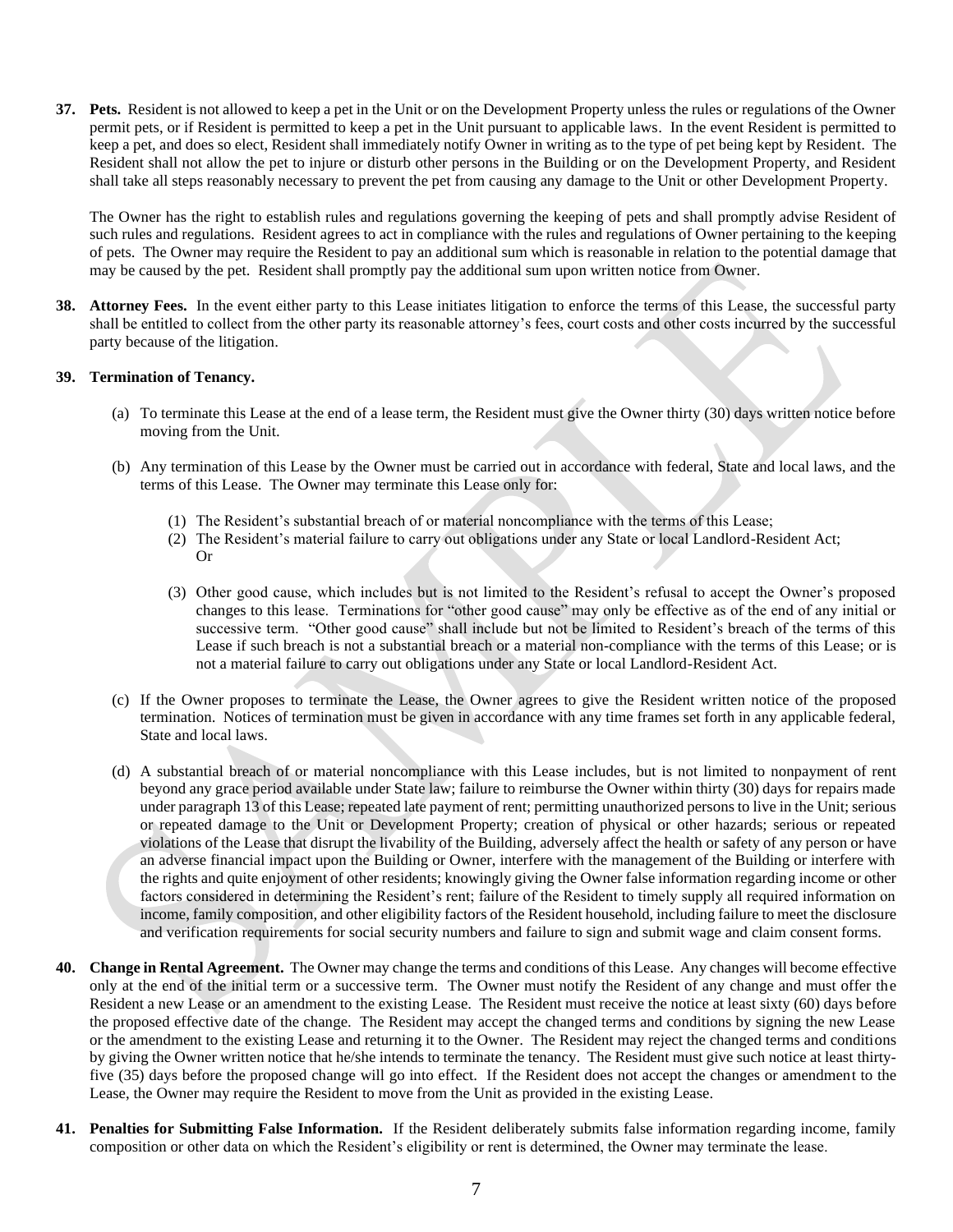- **42. Contents of this Lease.** This Lease and its Attachments make up the entire agreement between the Resident and the Owner regarding the regulations associated with the leasing and occupancy of the Unit.
- **43. Charges for Late Payments and Returned Checks.** If the Resident does not pay the full amount of the rent by the end of the 5th day of the month, the Owner may collect a fee of no more than \$30.00 per month as additional rent or such amount as established by local laws, if any, whichever is greater. Further, the Owner may elect to collect a fee of \$25.00 as additional rent for any dishonored payment.
- **44. Owner/Resident Compliance.** Owner and Resident agree to fully cooperate and comply with any applicable rules, regulations or directives issued by HUD.
- **45. Owner's Authorized Agent:** A duly appointed management company or property manager may act in behalf of Owner in enforcing the terms of this Lease.

#### **46. Definitions:**

**UNIT:** Shall mean the Unit to be occupied by Resident pursuant to this Lease.

**BUILDING:** Shall mean the Building that contains the Unit to be occupied by Resident pursuant to this Lease.

**DEVELOPMENT PROPERTY:** Shall mean the real and personal property owned by Owner, including the Unit and Building Resident resides in, which are a part of this particular Development

**DEVELOPMENT:** Shall include the real and personal property of Owner and all aspects of the maintenance, management and operation of said property that pertain to the Unit to be occupied by Resident and adjoining property which comprises the entire housing project owned by Owner.

**RESIDENT:** Shall mean the person or persons lawfully entitled to occupy the Unit under the terms of this Lease.

**OWNER:** Shall mean the owner of the real and personal property of the Development including the beneficiaries of any land trust holding legal title to the Development.

#### **NELSON HALL HOMES LEASE GUARANTEE**

The undersigned, as guarantor, in consideration of Owner entering the above Lease with Resident hereby guarantees all Monthly Payments to Owner and performance of all other obligations of Resident under this Lease and all contemporaneous and future attachments and amendments thereto. The undersigned acknowledges receipt of a copy of this Lease. Any notice that Owner is required to give Resident under this Lease, including but not limited to notice of default, is deemed given to the undersigned upon Owner giving Resident notice in accordance with paragraph 34 of this Lease, and the undersigned waives any other notice from Owner, if there is more than one guarantor, this liability shall be joint and several.

| <b>OWNER/MANGER:</b> | <b>RESIDENT:</b> |
|----------------------|------------------|
| BY:                  | BY:              |
| DATE:                | DATE:            |
|                      | BY:              |
|                      | DATE:            |

I have received a copy of this Lease, the Bed Bug Fact sheet, the Nelson Hall Homes newsletter/calendar, the Fire Stop information sheet, a copy of the Complaints & Appeal Policy (Initial)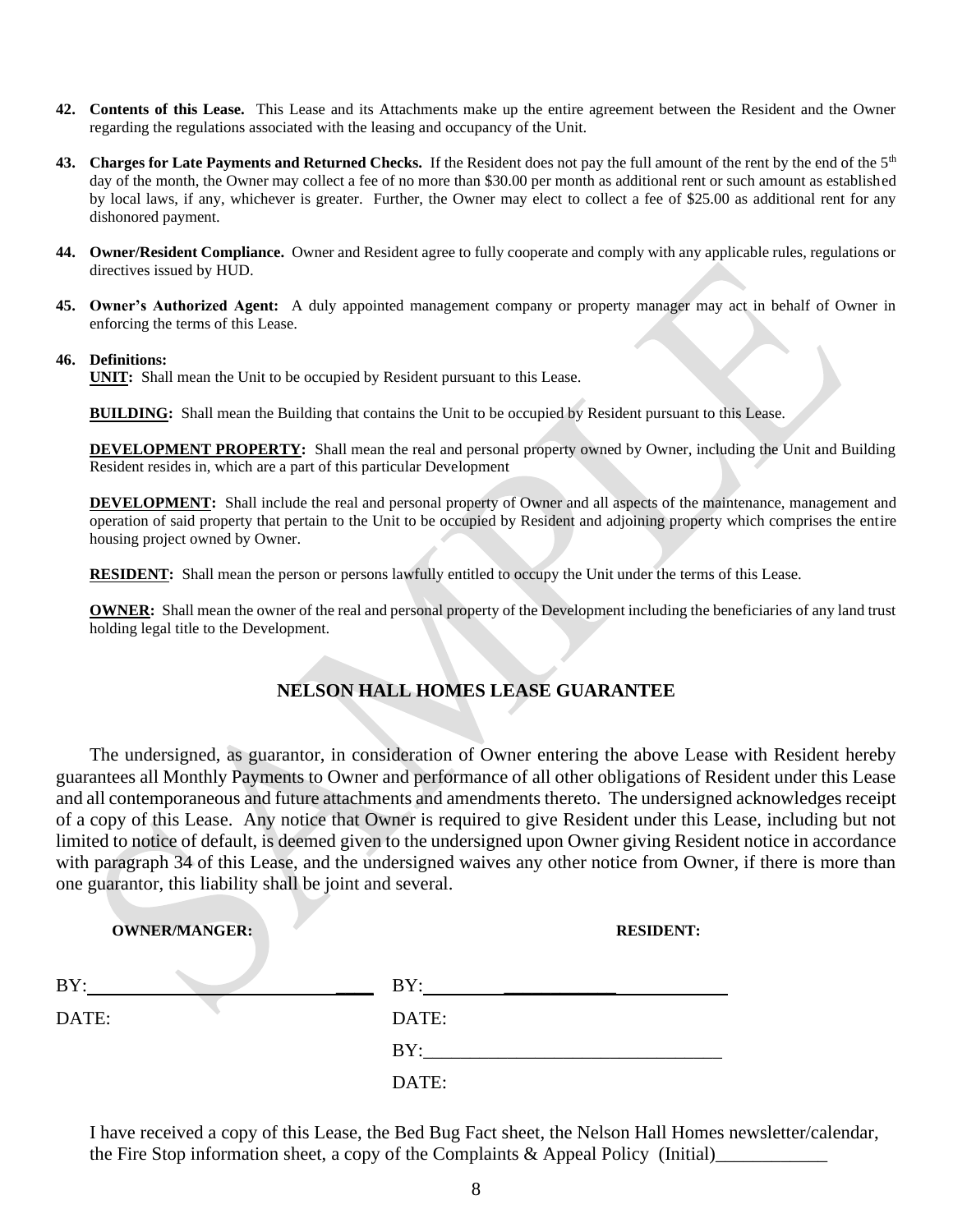#### *NELSON HALL HOMES HOUSE RULES*

#### THE FOLLOWING SHALL BE OBSERVED BY ALL RESIDENTS AND THEIR GUESTS/VISITORS TO NELSON HALL HOMES

- 1. IF YOU WITNESS ILLEGAL ACTIVITIES IN THE COMMUNITY, CALL POLICE IMMEDIATELY. Also, please contact the Nelson Hall Homes office to let us know about the situation. With your help and cooperation, we can make this community an enjoyable and safe place to live.
- 2. Residents are to maintain the exterior and interior of their home in a safe and sanitary condition. Resident shall notify the Management Office promptly of required repairs to the unit and of unsafe conditions in the areas surrounding the unit. Resident(s) will be furnished a newsletter upon signing lease which lists office hours, telephone number and after hour emergency maintenance telephone number. If you have an **emergency maintenance after**-**hours request, call 479-561-9159**. Your request will receive immediate attention. Any requests that are not of an emergency nature will not be taken care of until the following work-day or when the matter can be scheduled. Non-emergency work items can be called into the Management Office at **479-782-4991**. Please do not leave maintenance request on the answering machine.

You are reminded that matters requiring the Fire Department, Sheriff/Police Officer, Ambulance or Utilities are to be directed to them instead of calling the Management office.

- 3. No additional buildings or sheds are to be built or added to the property. No Signs and no notices of any type are to be posted anywhere outside of; or on the house.
- 4. All trash must be properly disposed of. Do not leave any garbage or garbage bags inside or outside of dwelling unit. All garbage is to be placed in plastic bags, tied securely and placed in garbage cans. Tenants are provided a 64-gallon trash cart by the City of Fort Smith, Sanitation Department. The trash cart is property of the City and must remain with the unit. Trash pick-up is on Thursday mornings. All trash placed by the curb must be in the trash cart. Large items can be picked up by calling the sanitation department, requesting the dial-a-truck service and scheduling a pick-up time and instruction. DO NOT place large items on the curb until the day of scheduled pick-up. The sanitation department number is 784-2350.
- 5. The outside of each home is to be well maintained no debris or trash. This includes children's toys, bicycles, etc. Sidewalks and porches are to be kept clear of items which could cause someone to trip and fall.
- 6. No antennas, satellite or any other items (including holiday lights/decorations) are to be installed without prior written consent from the Management Office. Cable and Satellite installation- Please schedule installation between 8:30am and 4:30pm, Monday-Friday. The installation technician must check in at the office when they arrive. We will provide them with a copy of our installation guidelines.
- 7. No one is ever allowed to be on the roof. If items are thrown up there, you must call the Management Office for their removal.
- 8. No painting (interior or exterior), border trim, remodeling of dwelling unit is allowed.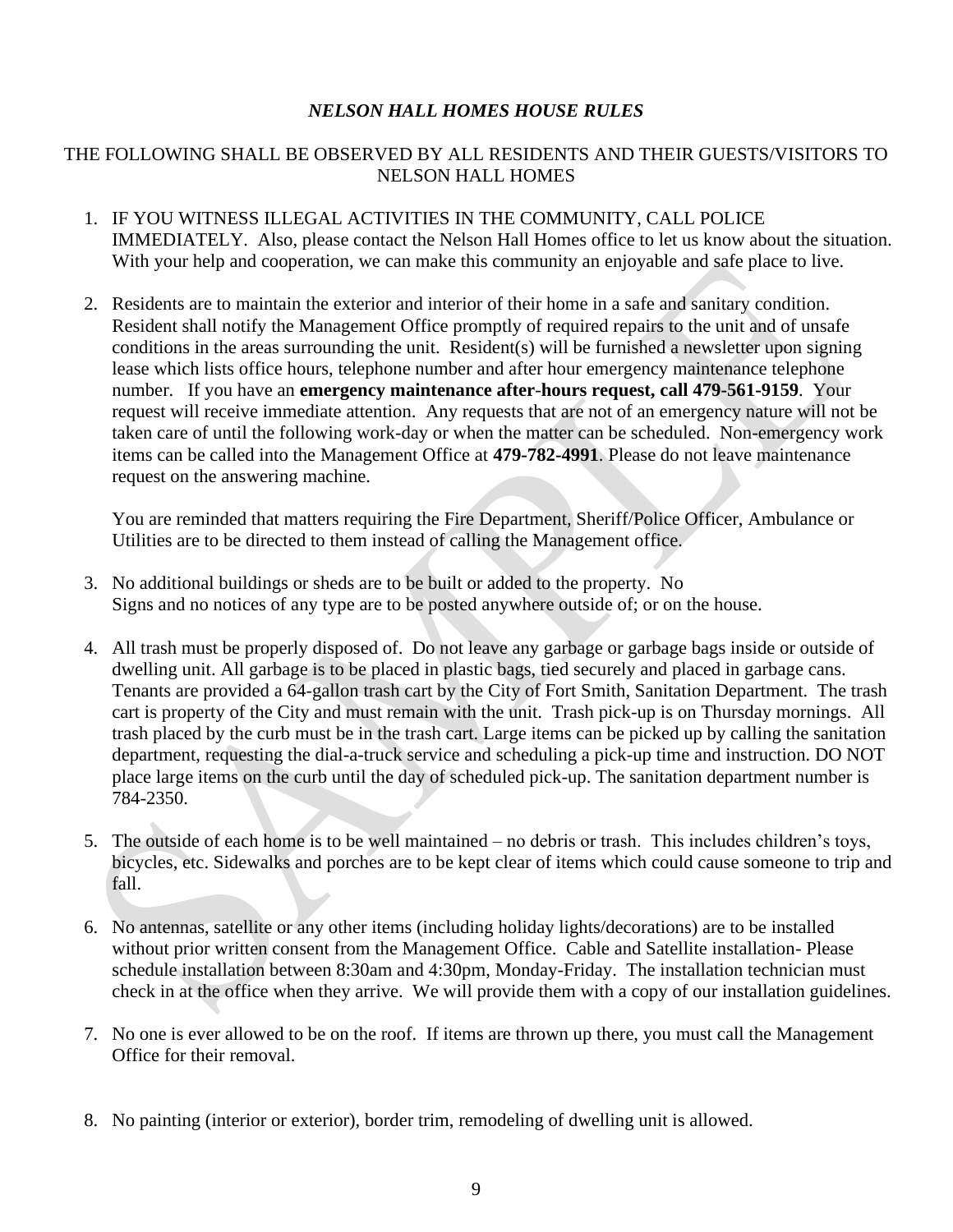- 9. Renter's Insurance. Protect yourself from loss. Nelson Hall Homes is not responsible for acts of third parties or your losses if your dwelling unit is burglarized. A lot of protection for a small investment is obtainable from Insurance Company.
- 10. Grounds and Sidewalks. The Resident is NOT responsible for the lawn and sidewalk maintenance. The lawn must be kept neat, clean and free of debris throughout the year. The Resident shall not prune the trees, shrubs or plantings without prior written approval from the Management Office. Sidewalks must be kept clean in summer and free of toys, especially in areas where people would walk. Children must be taught to ride their "wheels" in areas where Residents will not be bumped, jostled or forced off the walk. This is particularly true in areas where older people are living.
- 11. Landscaping: Residents may plant flowers in the defined existing areas. Nothing should be planted outside these areas without approval from the management office. Residents must maintain flower beds all year long. Residents must put a sturdy boarder around gardens and plants to protect them from the yard service contractor. Boarders must be strong enough to withstand a weed eater string without receiving damage.
- 12. Gardens: Residents may submit a written request showing the size and location of a small garden in the rear yards. The resident will be responsible for the cost of the garden. Residents shall make sure the garden is kept free from weeds and cleaned after the season. When the resident moves from the property the resident will be responsible for removing the garden and reseeding the area to have it restored back to the original condition.
- 13. Lawn Furniture: Lawn furniture is acceptable on front porches and in rear yards. No stuffed chairs or other interior furniture is allowed in the yards or on the porches.
- 14. All dryers must be properly vented. All dryers must have a dryer vent box. Dryer vent boxes may be purchased at any hardware store. Our maintenance department also has them in stock for \$15.00 and will install the box at no extra cost. Please call the receptionist and submit a work order for installation.
- 15. It is the Resident's responsibility to make sure the smoke detectors in your unit are in full working order throughout your tenancy. Please check them regularly and report any problem to the office of Nelson Hall Homes immediately. Resident will be charged a \$25.00 fee for rendering your detectors inoperable.

This document has been reviewed and a copy received by the Resident(s) leasing a Nelson Hall Homes dwelling unit.

Resident's Signature Date

Resident's Signature Date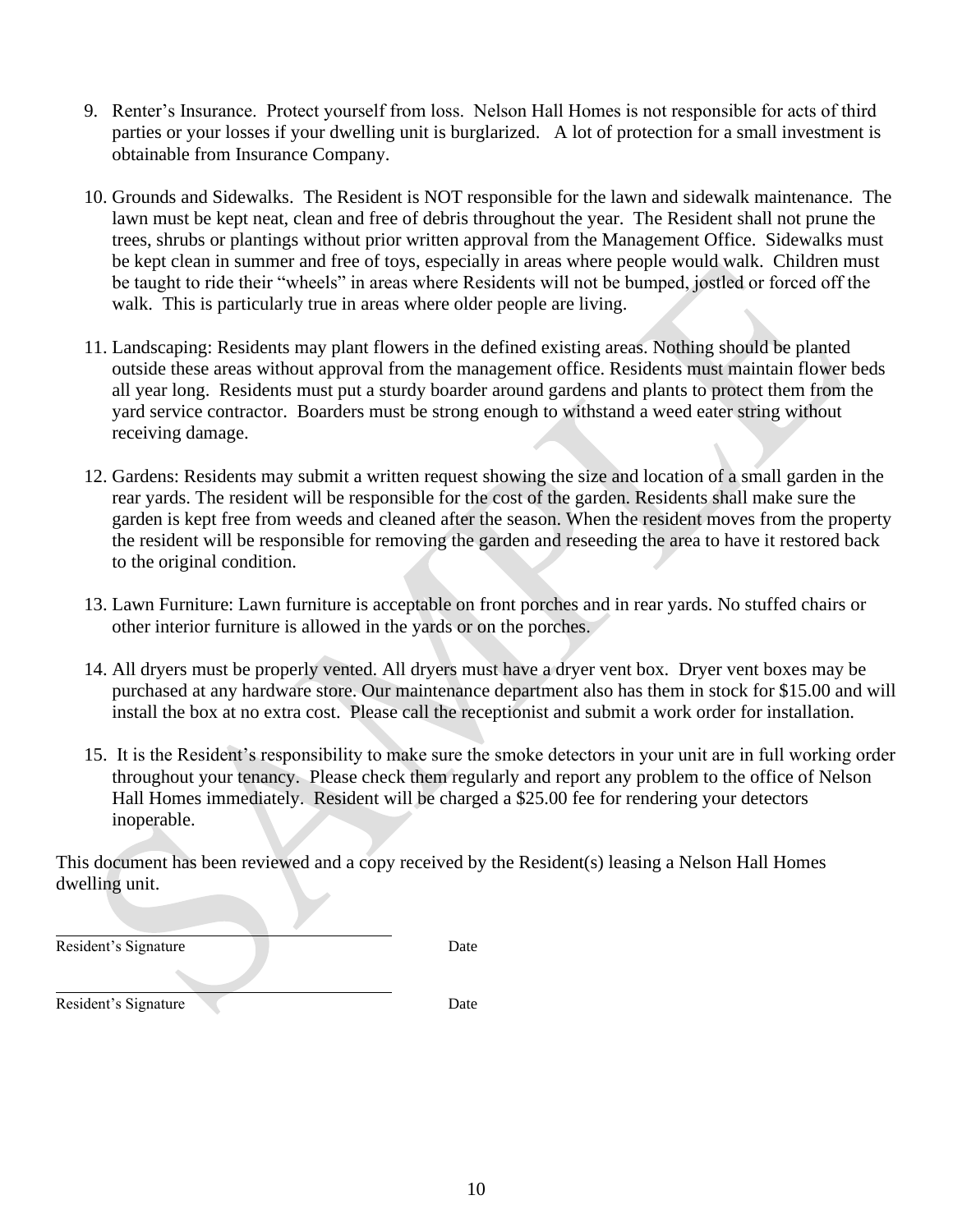### *LEASE ADDENDUM FOR DRUG-FREE HOUSING*

- 1. Resident, any member of Resident's household, or a guest or invitee of the Resident, shall not engage in criminal activity, including gang activity and drug-related criminal activity, on or off the development premises. Drug related criminal activity means the illegal manufacture, sale, distribution, use or possession, or intent to manufacture, sell, distribute or use a controlled substance (as defined in Section 102 of the Controlled Substance Act (21 U.S.C. 802).
- 2. Resident, any member of the Resident's household, or a guest or invitee of the Resident, shall not engage in any act intended to facilitate criminal activity. This includes illegal gang activity and drug-related criminal activity on or off development premises.
- 3. Resident or members of the household will not permit the dwelling unit to be used for or to facilitate criminal activity, including illegal gang activity and drug-related criminal activity, regardless of whether the individual engaging in such activity is a member of the household or guest or invitee.
- 4. Resident or members of the household will not engage in the manufacture, sale, or distribution of illegal drugs of any location, whether on or off the development premises or otherwise.
- 5. Resident, any member of the Resident's household, or guest or invitee shall not engage in acts of violence or threats of violence, including, but not limited to, illegal gang activity, the unlawful discharge of firearms on or off the development premises.
- 6. VIOLATION OF THE ABOVE PROVISIONS SHALL BE A MATERIAL VIOLATION OF THE LEASE AND GOOD CAUSE FOR THE TERMINATION OF TENANCY. A single violation of any of the provisions of the Addendum shall be deemed a serious violation and a material non-compliance with the lease. It is understood and agreed that a single violation shall be good cause for termination of the lease. Unless otherwise provided by law, proof of violation shall not require criminal conviction, but shall be by a preponderance of the evidence.
- 7. In case of conflict between the provisions of this Addendum and any other provisions of the lease, the provisions of this Addendum shall govern.
- 8. This Lease Addendum is incorporated into the lease, executed or renewed, this day between the Agent for Owner and Resident. The undersigned has read, understands and agrees to the above and acknowledges that this is a part of the Lease.

I/We acknowledge receipt of one (1) copy of the Lease Addendum for Drug-Free housing.

| <b>Resident Signature</b> | Date |  |
|---------------------------|------|--|
|                           |      |  |

Resident Signature Date

l,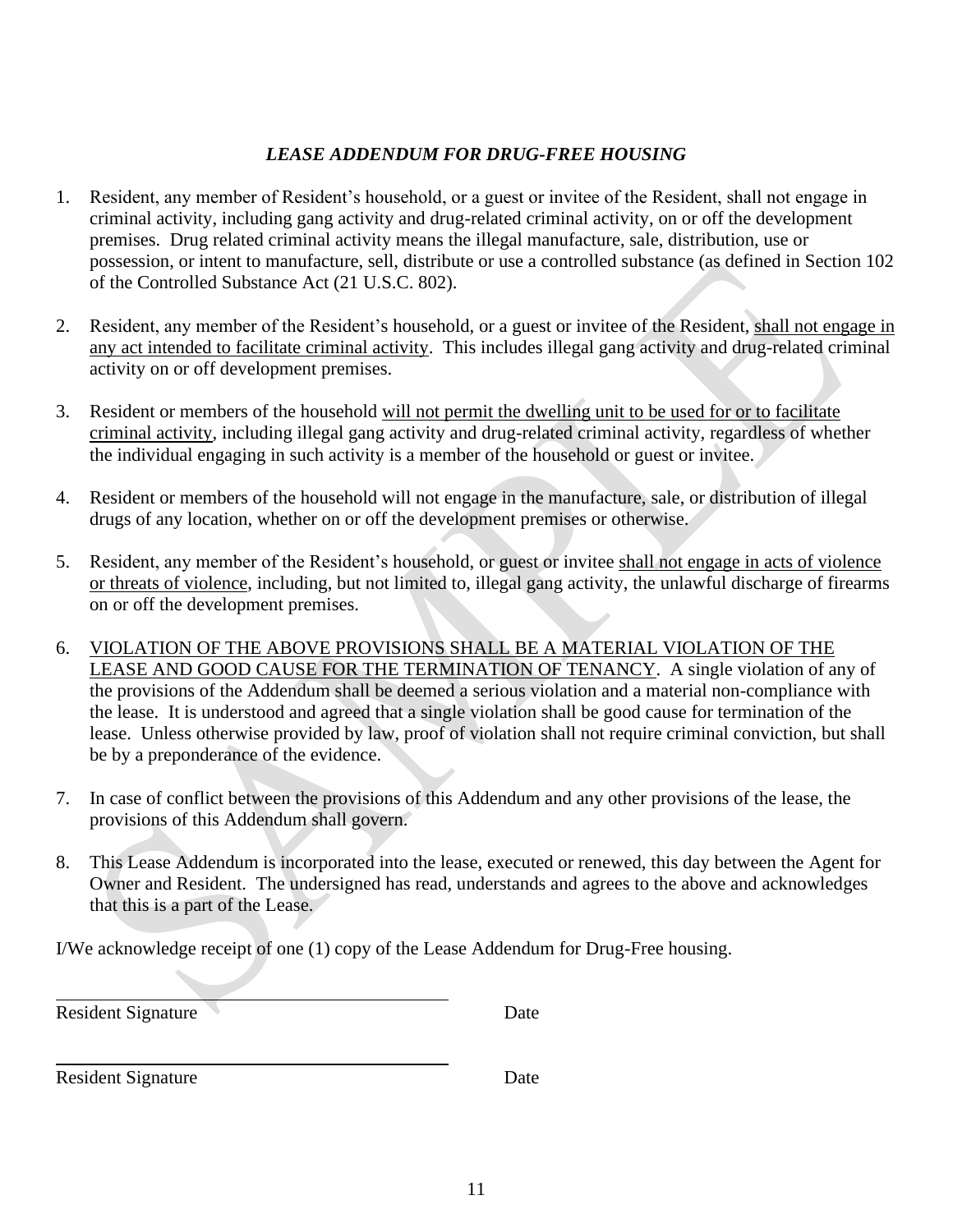#### *NELSON HALL HOMES PET POLICY*

Pet fees will be collected in the following amounts: Cat \$150, Dog \$150, Birds \$10, Fish \$10, Hamster & Gerbil \$10

All pets must fall under the category of commonly accepted household pets, specifically:

- Cat domestic breeds only. One cat per household is allowed. All cats must be spayed or neutered. Documentation must be furnished and is not negotiable.
- Dog must not exceed 18 inches in height. Must not exceed 25 pounds. One dog per household is allowed. All dogs must be spayed or neutered. Documentation must be furnished and is not negotiable. The owner must keep their dog on a leash always – per city ordinance of Fort Smith, Arkansas. No aggressive breeds.
- Birds no more than two per household. Birds must be caged.
- Fish a maximum of 20-gallon fish tank/aquarium is permitted.
- Hamster & Gerbil limit 1. All need to be caged.

In addition, the following criteria will apply:

- 1. Tenant agrees to pay a \$150.00 non-refundable pet fee. The \$150.00 non-refundable pet fee does not limit the Management Agent from billing the Resident for damage more than \$150.00 caused by dog or cat. Cat and/or Dog ownership shall be subject to the pet policy then in affect at the time and or amended from time to time.
- 2. Pet fee, shot record, and spay or neuter record must be provided before a cat or dog is brought on property.
- 3. No feeding of stray animals, feeding and or caring for an animal is sufficient evidence of ownership of a pet.
- *4.* No visitor pets allowed

A non-refundable fee is hereby acknowledged. Said fee will be held, without interest, against damage caused by my pet or my failure to clean up after it.

This pet will be kept in my apartment and it is understood he/she must be kept in my exclusive care.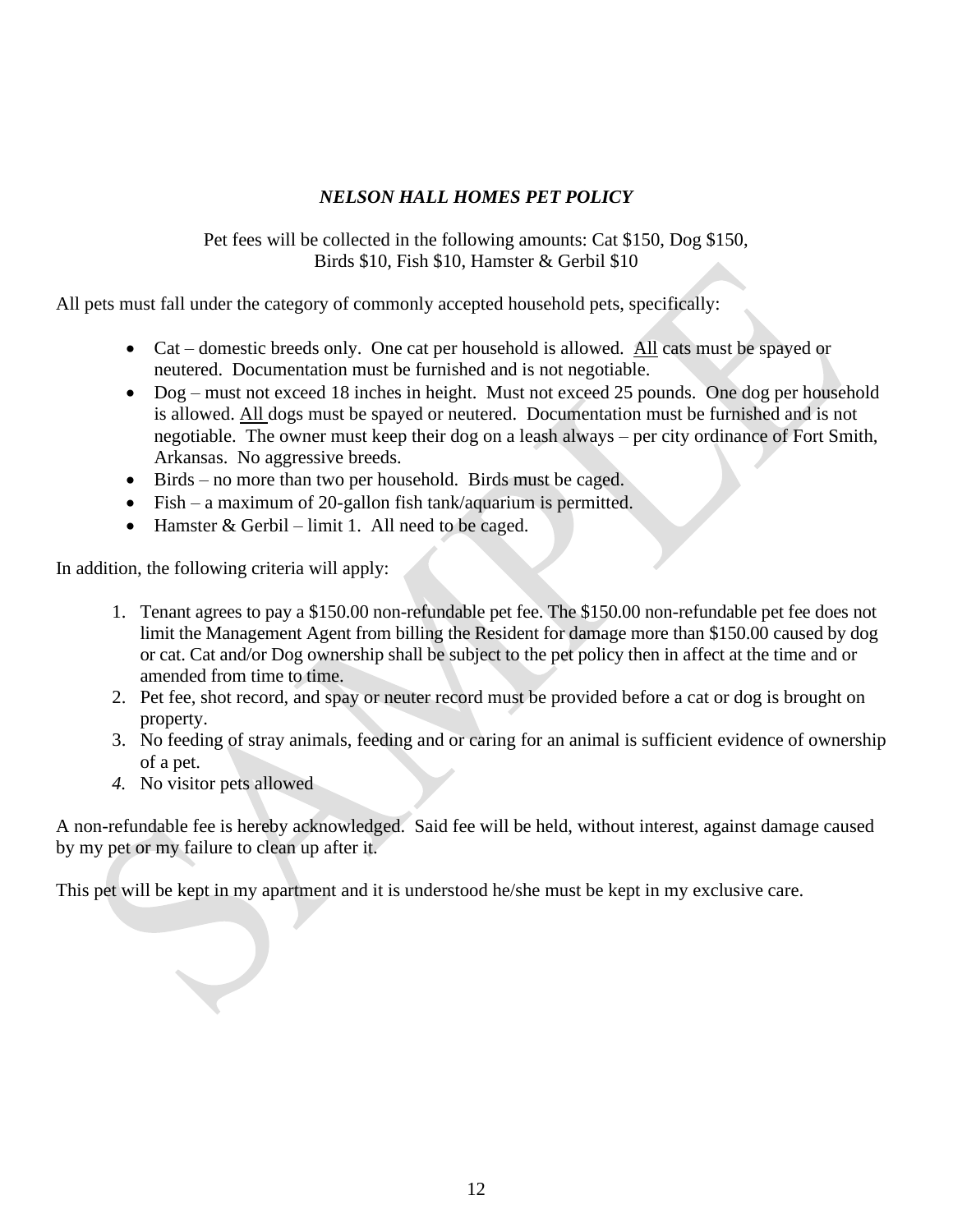I further agree that I will abide by the following rules and regulations. Failure to do so will result in the loss of my pet privileges or the termination of my tenancy.

1. My pet has been examined by a licensed veterinarian and/or certified pet shop and has been pronounced healthy in that he/she has no disease that could prove harmful to anyone occupying the building.

#### *I will submit this information annually to provide continued assurance of his/her health.*

- 2. The pet owner shall be responsible for the removal of waste from all areas of the PHA by placing it in a sealed plastic bag and disposing of it in residential trash containers or in the dumpster provided by the PHA. A separate pet waste removal charge of \$25.00 per occurrence will be assessed against pet owners who fail to remove pet waste in accordance with this policy. The owner shall be responsible for cleaning up after his/her pet *both* inside the apartment and all other areas the pet comes in contact with.
- 3. In the event, I become unable to take care of my pet, I agree to find a suitable home for his/her care within (5) days or relinquish my pet to the local Animal Control personnel.
- 4. I understand my pet is not to be allowed outside the confines of my unit unless he/she is on a leash and is under my constant control.
- 5. I will not allow my pet to bark or otherwise create such a noise as will interfere with other resident's rights to the peaceful enjoyment of their homes.
- 6. No animals may be tethered or chained inside or outside the dwelling unit unless supervised always and not longer than 20 minutes per hour.
- 7. If a PHA staff feels the welfare of the pet is not being met, PHA has the authority to remove the pet and place the pet in the local Animal Control Shelter.

Tenant Signature Date Tenant Signature Date

 $\qquad \qquad \blacksquare$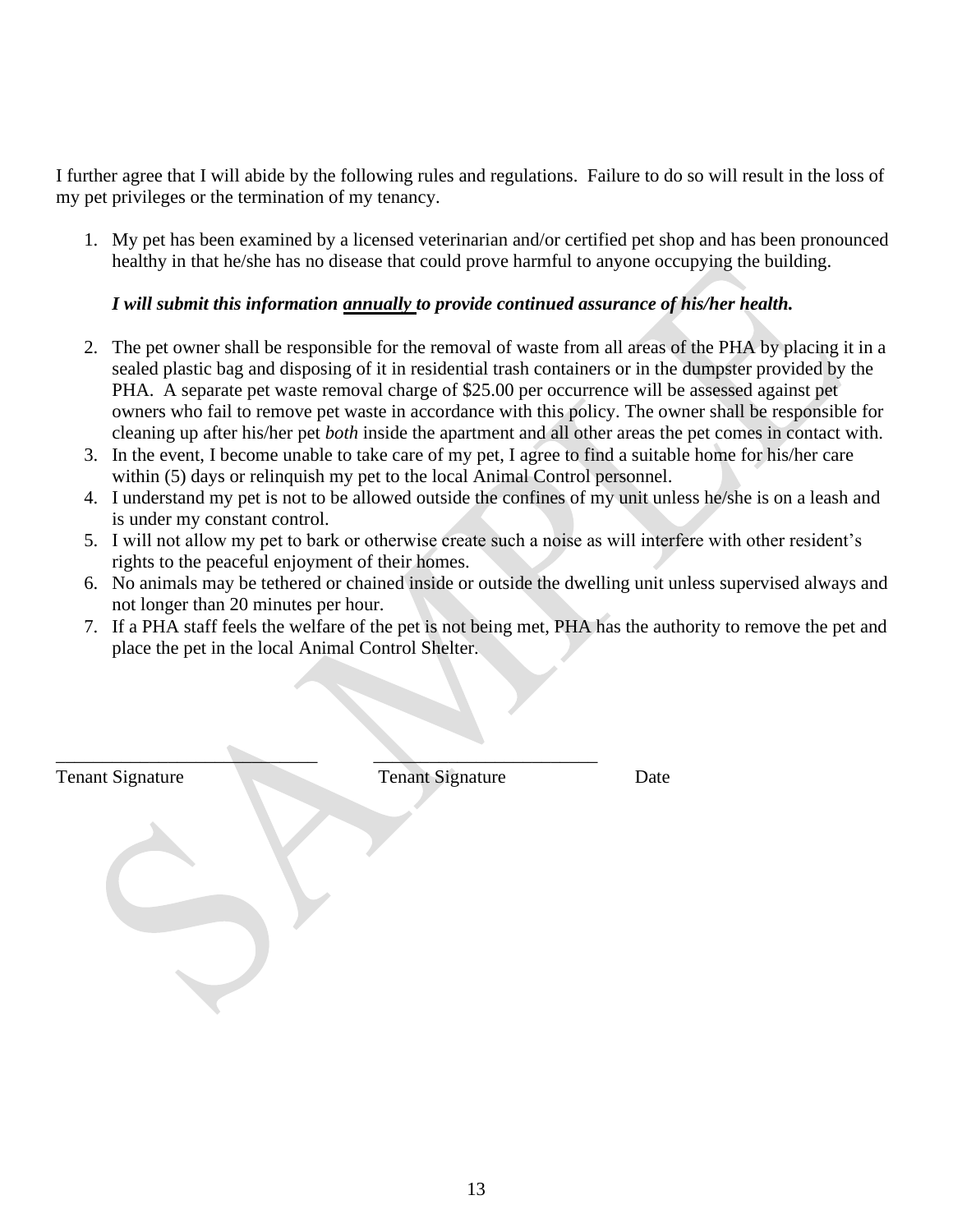## *NELSON HALL HOMES PARKING POLICY*

The goal of a parking policy is to adequately meet the parking needs of our residents and guests and maximize the available parking spaces at Nelson Hall Homes.

#### REGISTRATION AND PARKING PERMITS

All vehicles are required to be registered at the office.

A copy of your registration is required to receive a parking permit. A copy of your registration will be required each year during your annual re-exam.

All vehicles are required to properly display a parking permit issued by the Assistant Property Manager or Property Manager.

Health care aids must obtain a temporary parking permit, to park in tenant parking areas.

### PARKING AND PARKING SPACES

All vehicles must be properly parked in a lined parking space.

For residents who own 2 vehicles, only 1 vehicle is allowed in tenant parking areas. The 2nd vehicle must be parked on a city street or the Beckman Center parking lot.

Residents who have been issued a reserved parking space must only park in the reserved space.

Parking is only allowed on the east side of North 31st Street and cars must face north.

Parking is only allowed on the east side of Futral Drive and cars must face north.

Vehicles parked on the east side of Futral Drive must face North, in the direction of traffic flow per Fort Smith city ordinance.

*DO NOT* park on landscaped or grass areas.

*DO NOT* park on unpaved or unmarked areas.

*DO NOT* double park.

*DO NOT* park in the circular driveways such as Judy Circle or Clara Circle unless it is a designated space.

*DO NOT* park in the half circular driveways such as Brooks Drive, Brewer Drive or Becky Drive, unless it is a designated space.

Failure to follow the parking policy will result in a resident being subject to a lease violation.

A lease violation may lead to lease termination.

Abandoned, inoperable or tagged vehicles will be towed at the owner's expense.

#### **GUESTS**

All guests must park on city streets or will be subject to towing at the owner's expense.

\_\_\_\_\_\_\_\_\_\_\_\_\_\_\_\_\_\_\_\_\_\_\_\_\_\_\_\_\_\_\_ \_\_\_\_\_\_\_\_\_\_\_\_\_\_\_\_\_\_\_\_\_\_\_\_\_\_\_\_\_

I do not have a vehicle. I have a scooter or a motorcycle.

\_\_\_\_\_ I have a vehicle. Description:

I do hereby fully understand the parking policy stated above and with my signature below I certify that I have received a copy of this form.

Tenant Signature Tenant Signature Date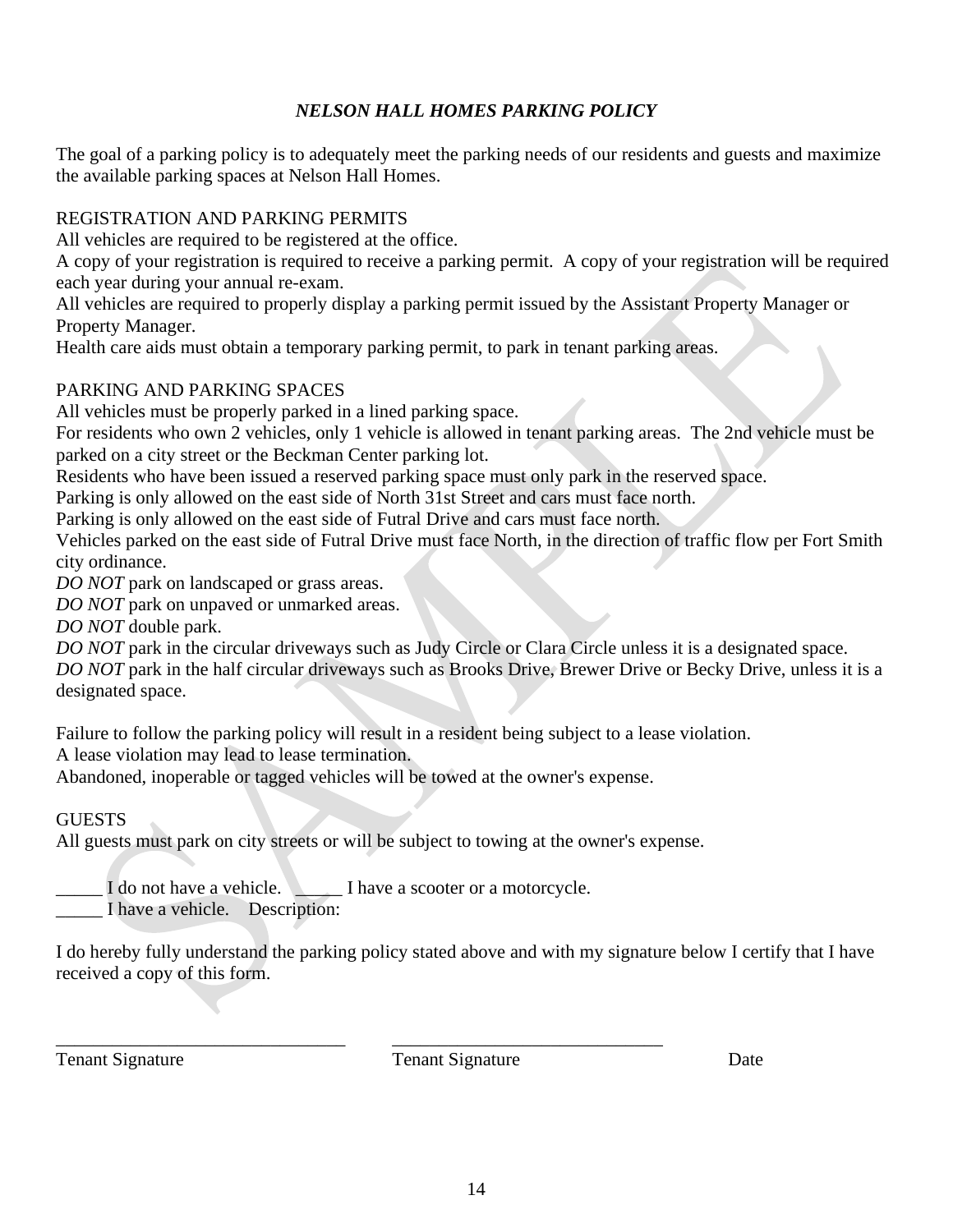#### *NELSON HALL HOMES PBV LEASE RIDER*

a. **Termination Notification.** HUD is incorporating additional termination notification requirements to comply with section 6 of the Act for public housing projects that convert assistance under RAD. In addition to the regulations at 24 CFR § 983.257, related to owner termination of tenancy and eviction, as modified by the waiver in Section 1.6(C)(3) above, the termination procedure for RAD conversions to PBV will require that PHAs provide adequate written notice of termination of the lease which shall not be less than:

- i. A reasonable period, but not to exceed 30 days:
	- If the health or safety of other tenants, PHA employees, or persons residing in the immediate vicinity of the premises is threatened; or
	- In the event of any drug-related or violent criminal activity or any felony conviction;
- ii. 14 days in the case of nonpayment of rent; and
- iii. 30 days in any other case, except that if a State or local law provides for a shorter period, such shorter period shall apply.
- b. **Grievance Process.** HUD is incorporating additional procedural rights to comply with the requirements of section 6 of the Act.
- c. For issues related to tenancy and termination of assistance, PBV program rules require the PHA to provide an opportunity for an informal hearing, as outlined in 24 CFR § 982.555. RAD will waive 24 CFR § 982.555(b) in part, which outlines when informal hearings are not required, and require that:
	- i. In addition to reasons that require an opportunity for an informal hearing given in 24 CFR §  $982.555(a)(1)(i)$  -(vi),<sup>1</sup> an opportunity for an informal hearing must be given to residents for any dispute that a resident may have with respect to a PHA (as owner) action in accordance with the individual's lease or the contract administrator in accordance with RAD PBV requirements that adversely affect the resident's rights, obligations, welfare, or status.
		- For any hearing required under 24 CFR  $\S$  982.555(a)(1)(i)-(vi), the contract administrator will perform the hearing, as is the current standard in the program.
		- For any additional hearings required under RAD, the PHA (as owner) will perform the hearing.
	- ii. An informal hearing will not be required for class grievances or to disputes between residents not involving the PHA (as owner) or contract administrator. This hearing requirement shall not apply to and is not intended as a forum for initiating or negotiating policy changes between a group or groups of residents and the PHA (as owner) or contract administrator.
	- iii. The PHA (as owner) give residents notice of their ability to request an informal hearing as outlined in 24 CFR § 982.555(c)(1) for informal hearings that will address circumstances that fall outside of the scope of 24 CFR § 982.555(a)(1)(i)-(vi). The PHA (as owner) provided opportunity for an informal hearing before an eviction.

Tenant Signature Date **Tenant Signature** Date

\_\_\_\_\_\_\_\_\_\_\_\_\_\_\_\_\_\_\_\_\_\_\_\_\_\_\_\_\_\_\_\_\_\_\_ \_\_\_\_\_\_\_\_\_\_\_\_\_\_\_\_\_\_\_\_\_\_\_\_\_\_\_\_\_\_\_\_\_\_

<sup>&</sup>lt;sup>1</sup> § 982.555(a)(1)(iv) is not relevant to RAD as the tenant-based certificate has been repealed.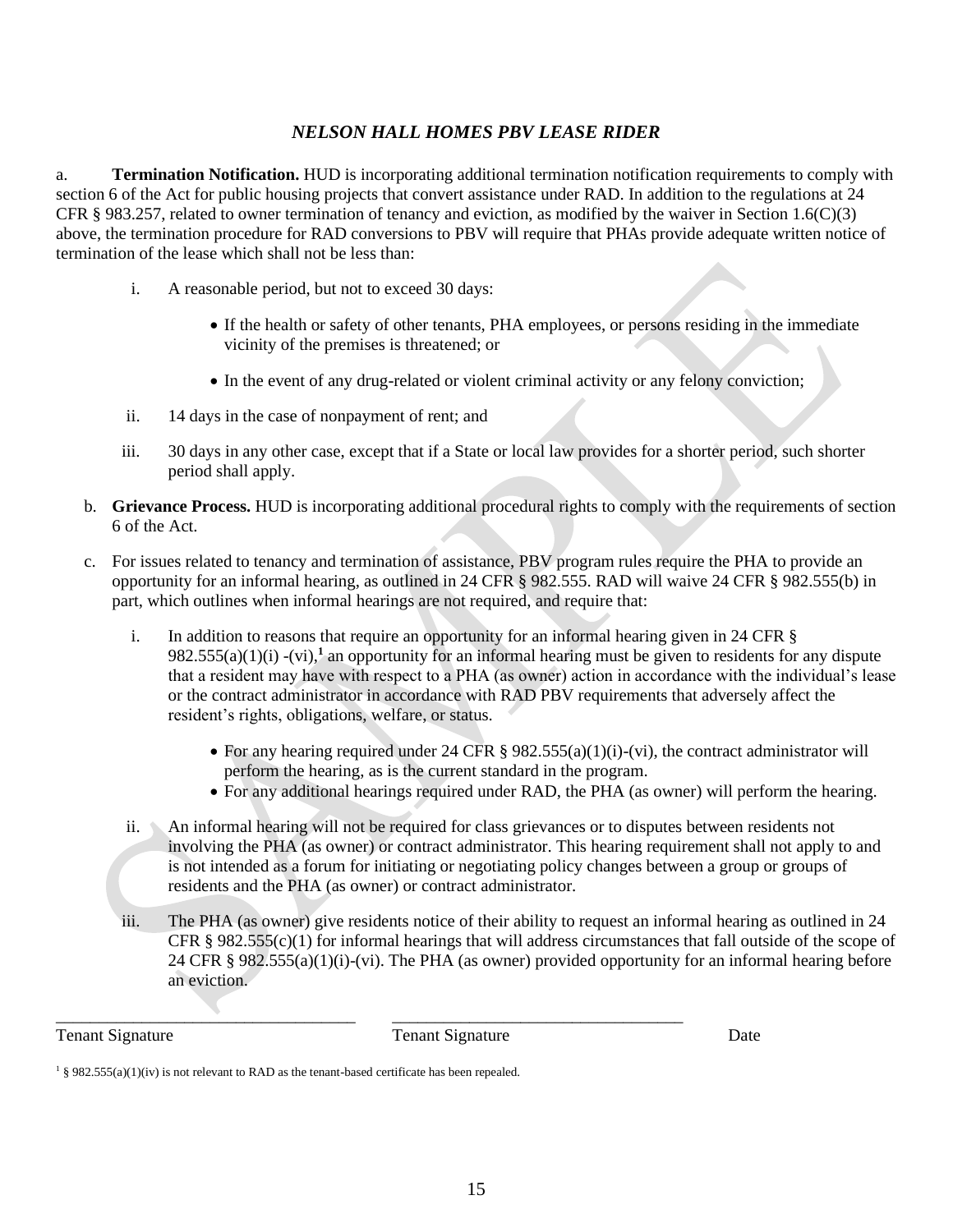#### *SMOKE-FREE LEASE ADDENDUM*

Tenant and all members of Tenant's family or household are parties to a written lease with Nelson Hall Homes (the Lease). This Addendum states the following additional terms, conditions, and rules, which are hereby incorporated into the Lease.

A breach of this Lease Addendum shall give each party all the rights contained herein, as well as the rights in the Lease.

**1. Purpose of No-Smoking Policy.** The parties desire to mitigate (i) the irritation and known health effects of secondhand smoke; (ii) the increased maintenance, cleaning, and redecorating costs from smoking; (iii) the increased risk of fire from smoking; and (iv) the higher costs of fire insurance for a non-smoke-free building.

**2. Definition of Smoking.** The term "smoking" means inhaling, exhaling, breathing, or carrying any lighted cigar, cigarette, or other tobacco product or similar lighted product in any manner or in any form, including all electronic cigarette products commonly referred to as "e-cigarettes."

**3. Smoke-Free Complex.** Tenant agrees and acknowledges that the premises to be occupied by Tenant and members of Tenant's household have been designated as a smoke-free living environment. Tenant and members of Tenant's household shall not smoke anywhere in the unit rented by Tenant, nor shall Tenant permit any guests or visitors under the control of Tenant to do so.

**4. Tenant to Promote No-Smoking Policy and to Alert Landlord of Violations.** Tenant shall inform Tenant's guests of the no-smoking policy. Further, Tenant shall promptly give Landlord a written statement of any incident where tobacco smoke is migrating into the Tenant's unit from sources outside of the Tenant's unit.

**5. Landlord Not a Guarantor of Smoke-Free Environment.** Tenant acknowledges that Landlord's adoption of a smoke-free living environment and the efforts to designate Nelson Hall Homes as smoke-free do not make the Landlord or any of its managing agents the guarantor of Tenant's health or of the smoke-free condition of the Tenant's unit. However, Landlord shall take reasonable steps to enforce the smoke-free terms of its Lease and to make the units smokefree. Landlord is not required to take steps in response to smoking unless Landlord knows of said smoking or has been given written notice of said smoking.

**6. Effect of Breach and Right to Terminate Lease.** A breach of this Lease Addendum shall give each party all the rights contained herein, as well as the rights in the Lease. A material breach of this Addendum shall be a material breach of the Lease and grounds for immediate termination of the Lease by the Landlord.

**7. Disclaimer by Landlord.** Tenant acknowledges that Landlord's adoption of a smoke-free living environment and the efforts to designate Nelson Hall Homes as smoke-free do not in any way change the standard of care that the Landlord or managing agent would have to a Tenant household to render buildings designated as smoke-free any safer, more habitable, or improved in terms of air quality standards than any other rental properties. Landlord specifically disclaims any implied or express warranties that the Tenant's premises will have any higher or improved air quality standards than any other rental property. Landlord cannot and does not warrant or promise that the rental premises or common areas will be free from secondhand smoke. Tenant acknowledges that Landlord's ability to police, monitor, or enforce the agreements of this Addendum is dependent in significant part on voluntary compliance by Tenant and Tenant's guests. Tenants with respiratory ailments, allergies, or any other physical or mental condition relating to smoke are put on notice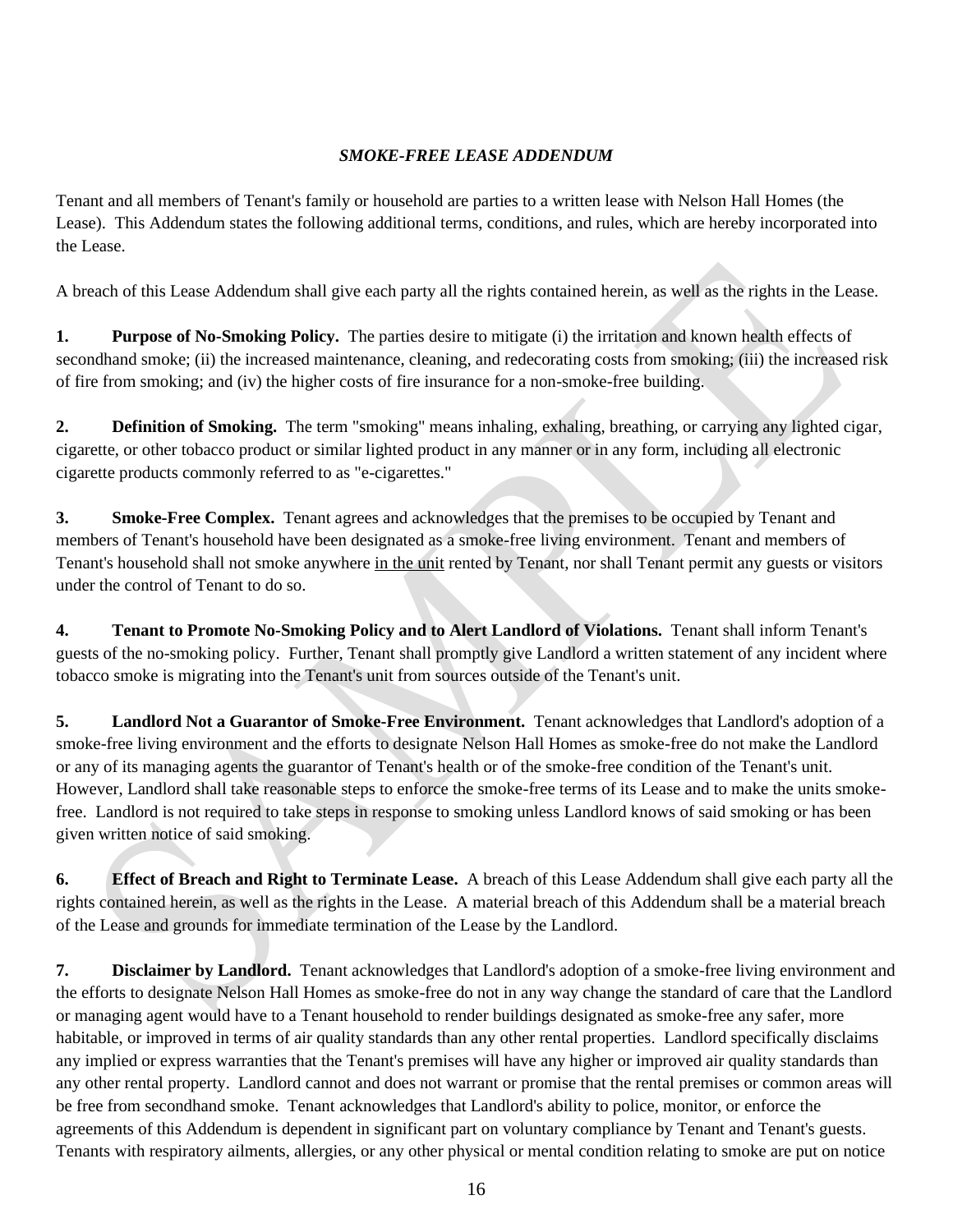that Landlord does not assume any higher duty of care to enforce this Addendum than any other landlord obligation under the Lease. Tenant acknowledges the right to appeal a decision by Landlord through use of the appeal process set out in the Lease.

#### **8. Enforcement Plan**

This no-smoking policy is anticipated to have varying levels of Tenant compliance and will be an additional responsibility for site staff to enforce. The following is an outline of our enforcement plan:

 $\overline{\phantom{0}}$ 

- **First violation:** Verbal warning followed by smoking cessation materials
- **Second violation:** Written warning letter
- **Third violation:** Lease Violation notice and possible non-renewal of lease or lease termination.

| Nelson Hall Homes Tenant | Date |
|--------------------------|------|
| Nelson Hall Homes Tenant | Date |
| Managing Agent_          | Date |
|                          |      |